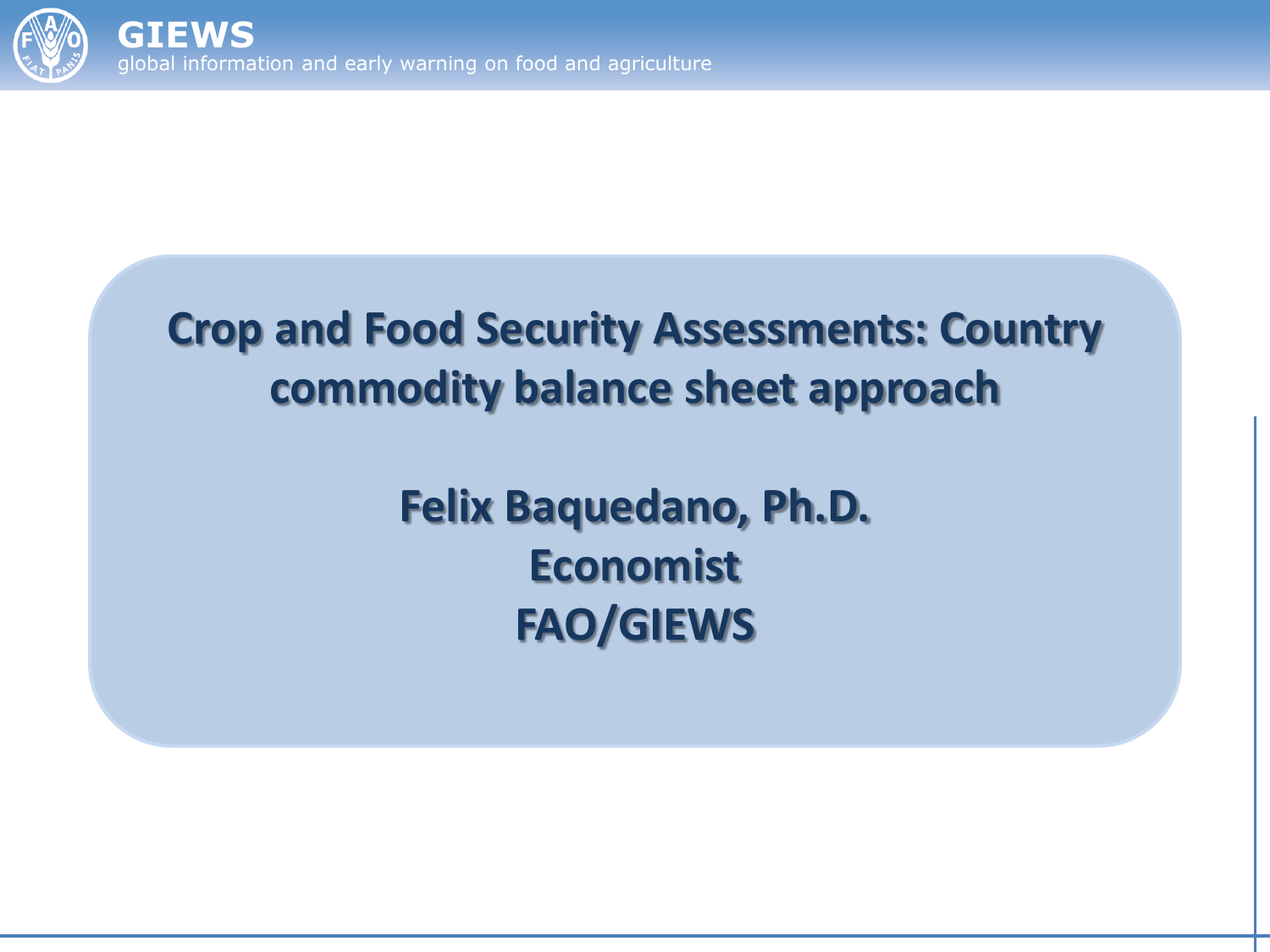

### **What is a CFSAM**

- **The primary purpose of a Crop and Food Security Assessment Mission** (CFSAM) is to provide an accurate picture of the extent and severity of crisis-induced food insecurity, **existing or expected**, in the country (or in specific areas) so that timely and appropriate actions can be taken by the government and the international community to minimize the impact of the crisis on affected populations.
- The principal components of food security are food *availability*, food *access* and food *utilization*. CFSAMs focus on availability and utilization at the national level (and sometimes at sub-national levels) and access (and to a lesser extent utilization) at the household level. The focus for a CFSAM is particularly on *changes* compared with what would be "normal", the implications of those changes, and what should be done in the short term to restore an acceptable level of food security.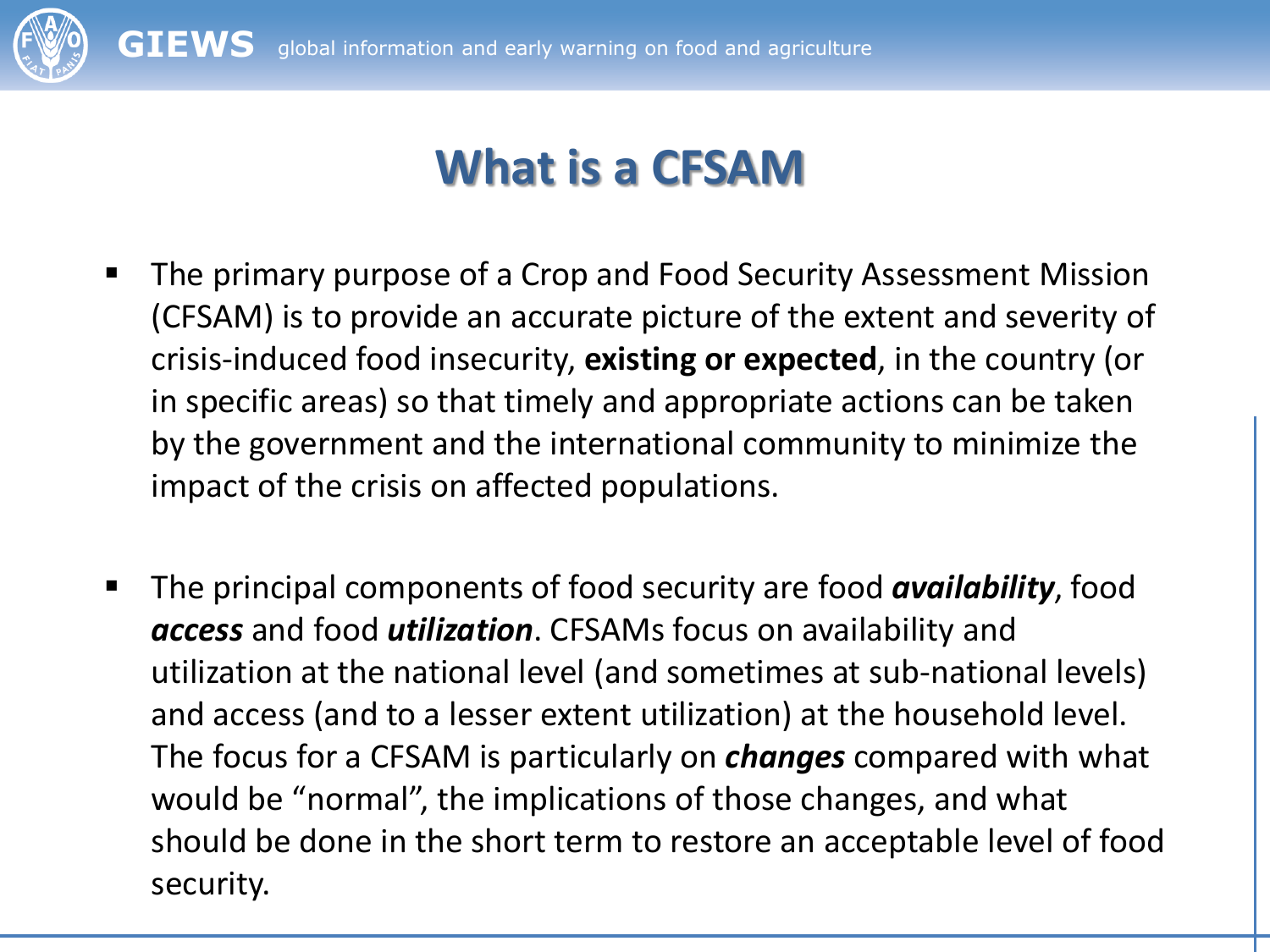

## **Estimating Food Availability**

- The focus of this presentation will be on food *availability, which relies on a good estimate of production*
- **The main tool to do this is to rely on country commodity balance** sheets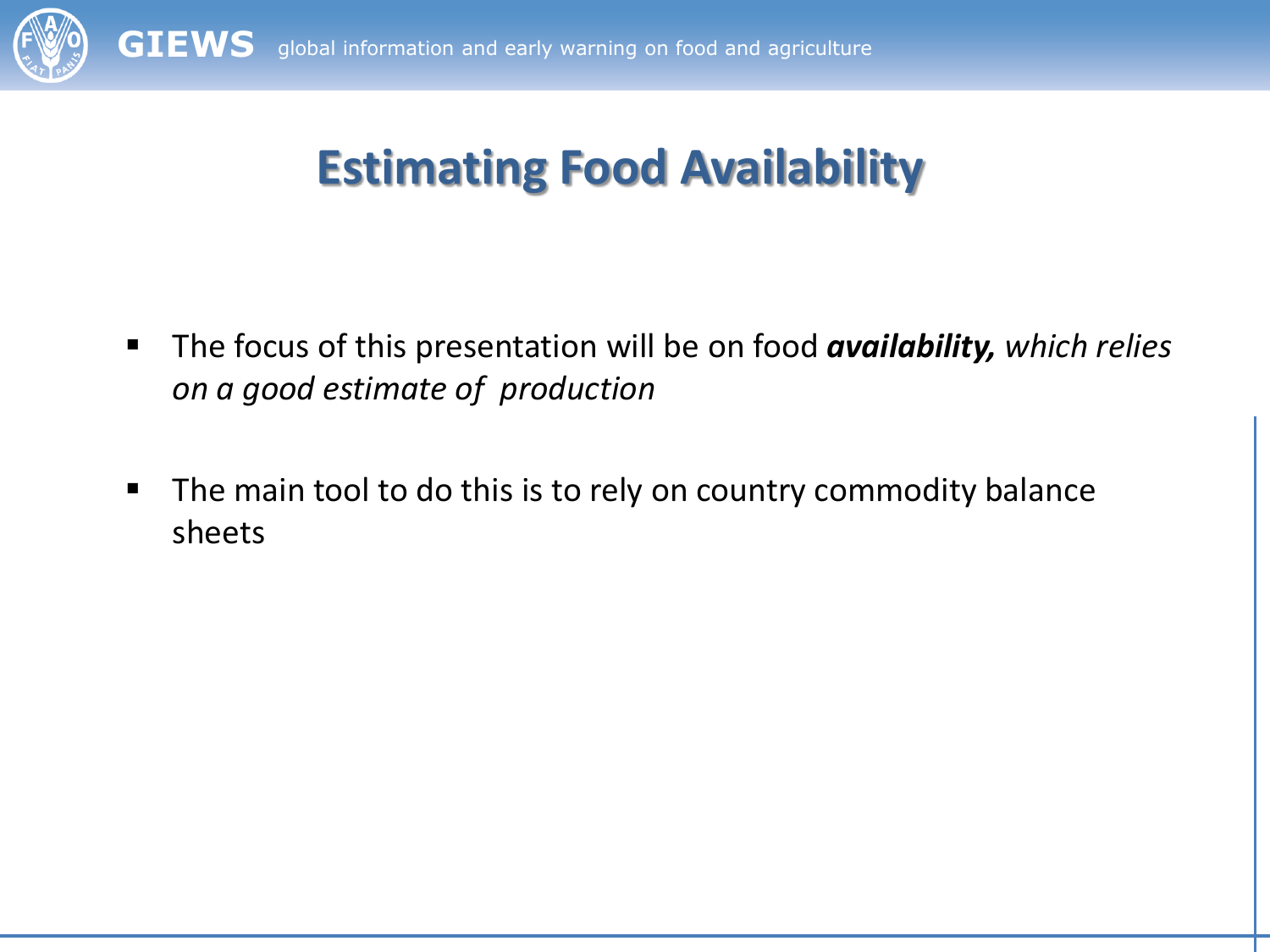# **Supply/Utilization Accounts**

 The statistical framework of S/U accounts for food and agriculture commodities include time series data dealing with statistics on:

**Supply:** opening stocks + production + imports and

-<br>. **Utilization:** exports+ feed + seed + waste + other uses + food + closing stocks,

 which are kept physically together to allow the matching of food availability with food use

#### **TOTAL SUPPLY**

- **Domestic Availability** 
	- $\checkmark$  Opening Stocks
	- $\checkmark$  Production
- **Imports**



#### **TOTAL UTILIZATION**

- **Domestic Utilization** 
	- $\sqrt{\phantom{a}}$ Food
	- $\checkmark$  Feed
	- $\checkmark$  Other uses (seed, losses, industrial uses)
- **Exports**
- **Closing Stocks**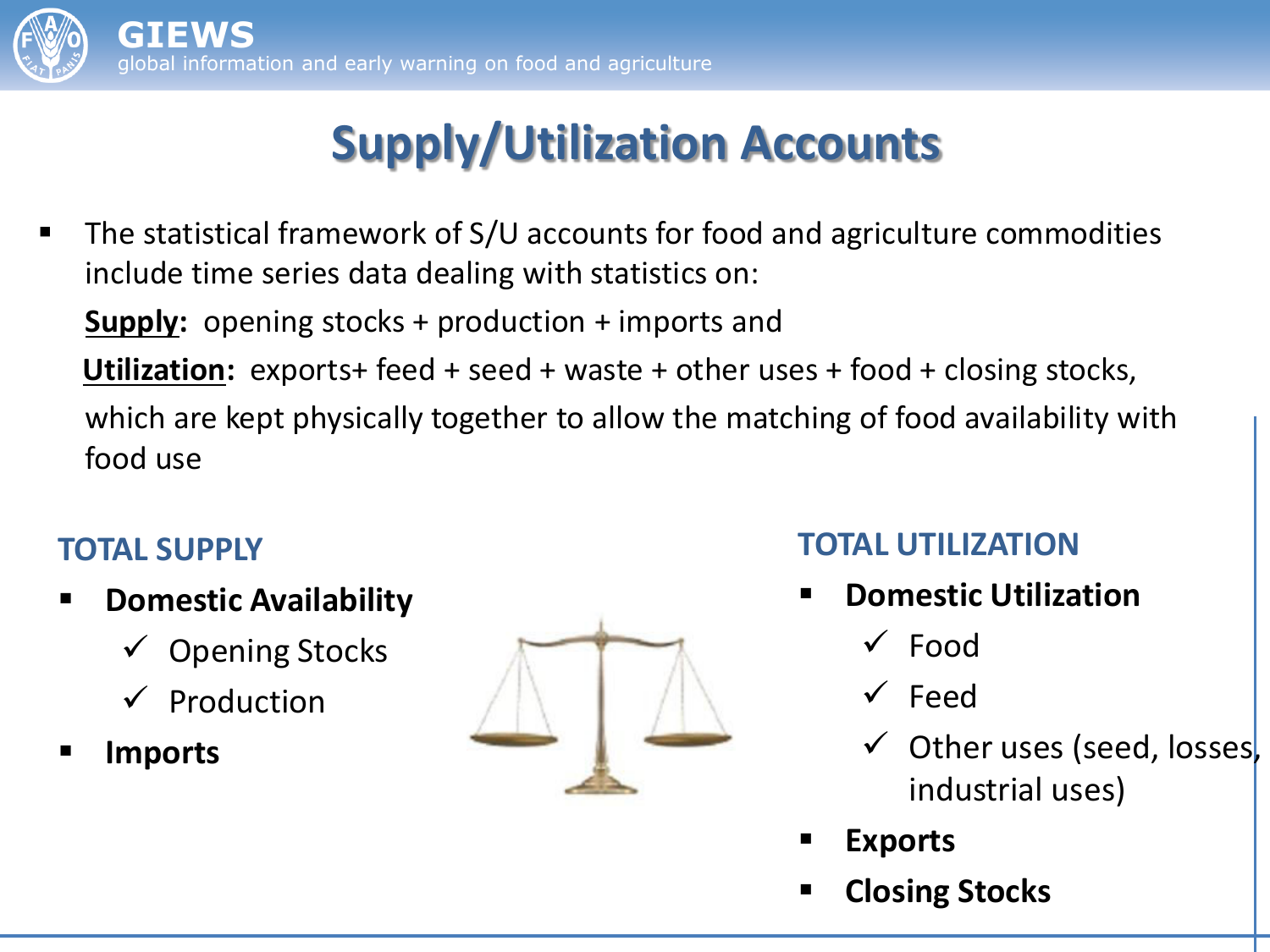

### **National Food Balance Sheets**

- Extracting from SUAs the data on food commodities for a specific period and **converting the food into calories, proteins and fats (commodity by commodity and by applying appropriate food composition factors),** it is possible to prepare national food balances sheets (FBS)
- **National Food Balance Sheets** are used to disclose changes that may have taken place in the types of food consumed, adequacy of food supply in relation to nutritional requirements, and changes in calorie intake over time.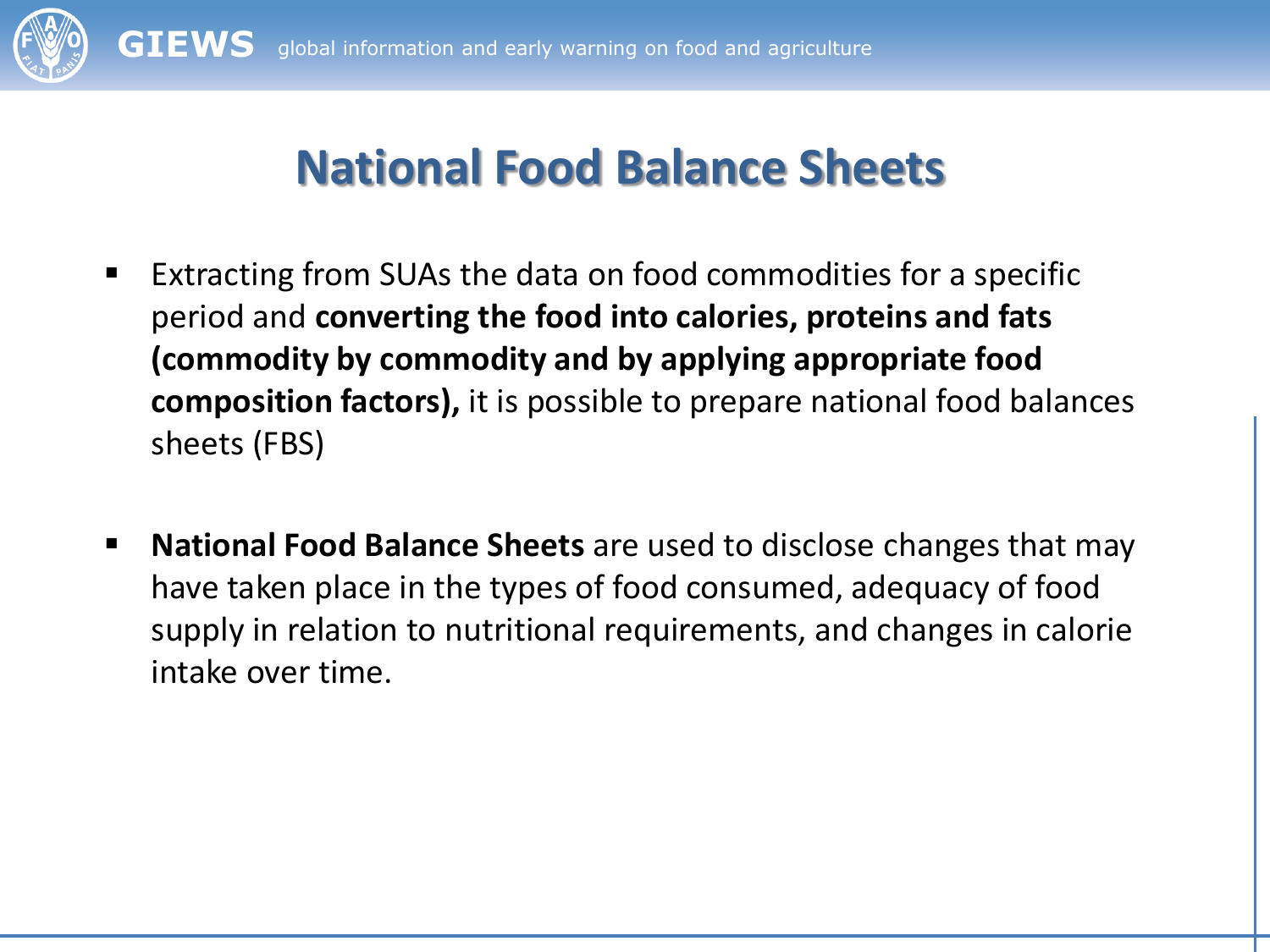

## **Country Commodity Balance Sheets**

- Supply and Demand elements for a determined commodity or a group of commodities
- CCBS is a tool for the quantitative assessment of potential food deficit and surpluses and for the assessment of food security in a given country
- FAO/GIEWS maintains CCBS for all countries with detailed accounts of each cereal since 1980/81
- CCBS is the basis for all the FAO work on short term assessment on global markets and global food security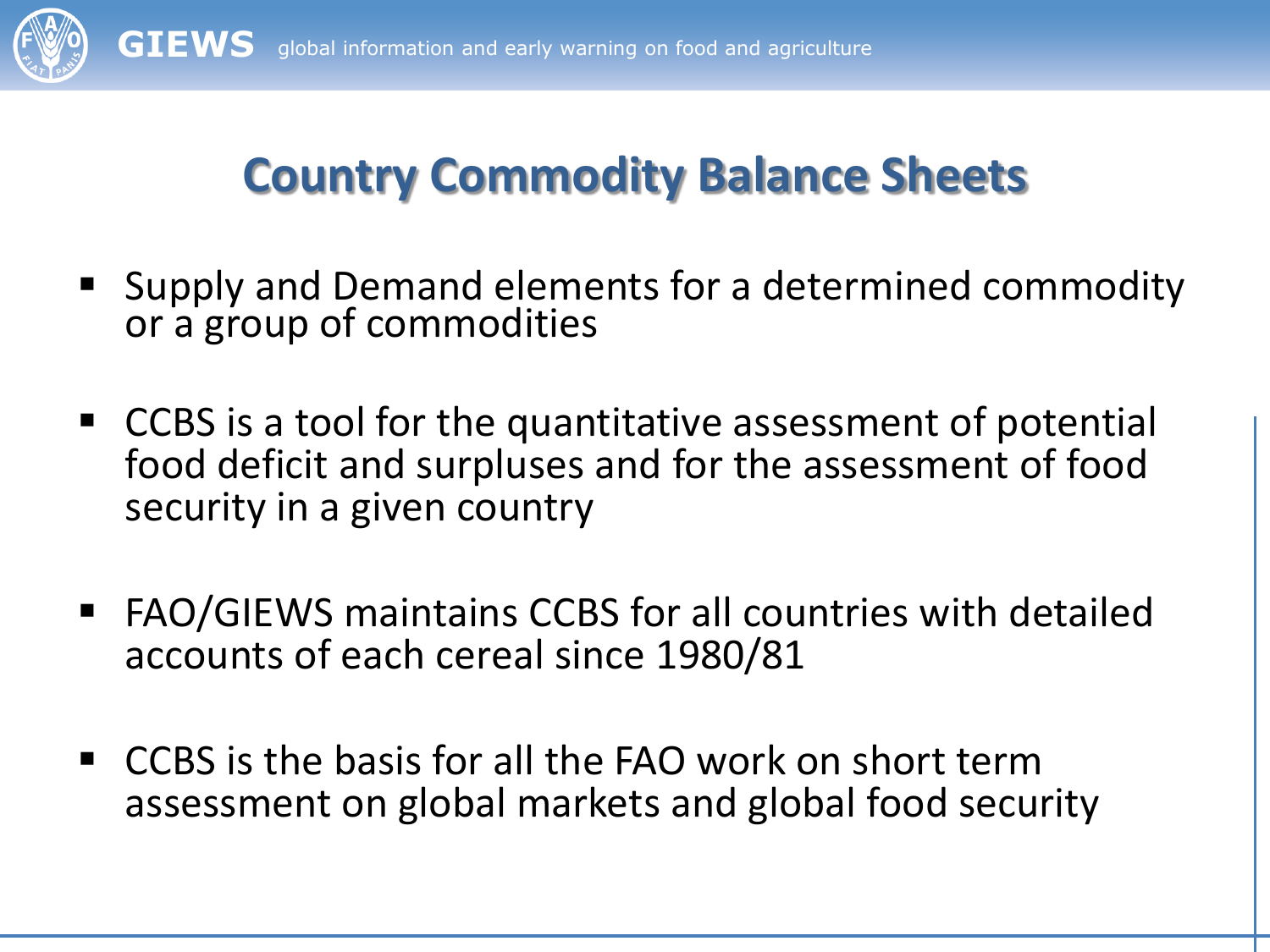

### **Format and time period**

- Different presentations of CCBS: FAO Simplified balance sheet
- Modern techniques for aggregation formulas and balancing equations (Excel)
- CCBS are normally for a period of one year (but also quarterly, monthly, bi-annual)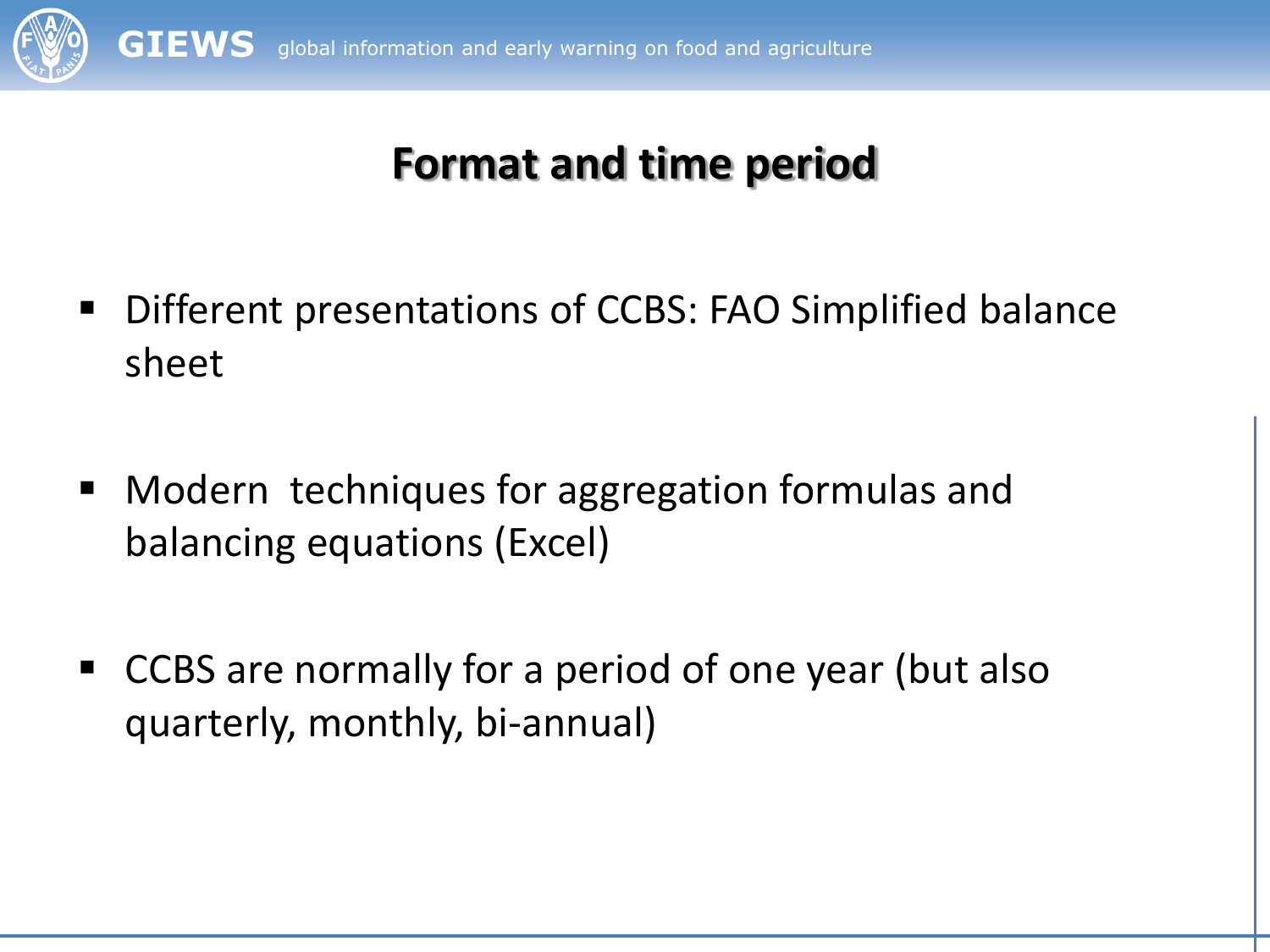

#### **Marketing Year (MY)**

- $\blacksquare$  In CCBS used for marketing monitoring the data is recorded following the individual countries marketing years (MY) defined as: " the 12 months period after the harvest, over which the crop is marketed"
- MY is related to the Crop Calendar of a commodity
- The same country may have different MYs for different commodities if the harvest occurs at different dates
- **The use of MY and not Calendar Year is a key difference between CCBS and National Food Balances**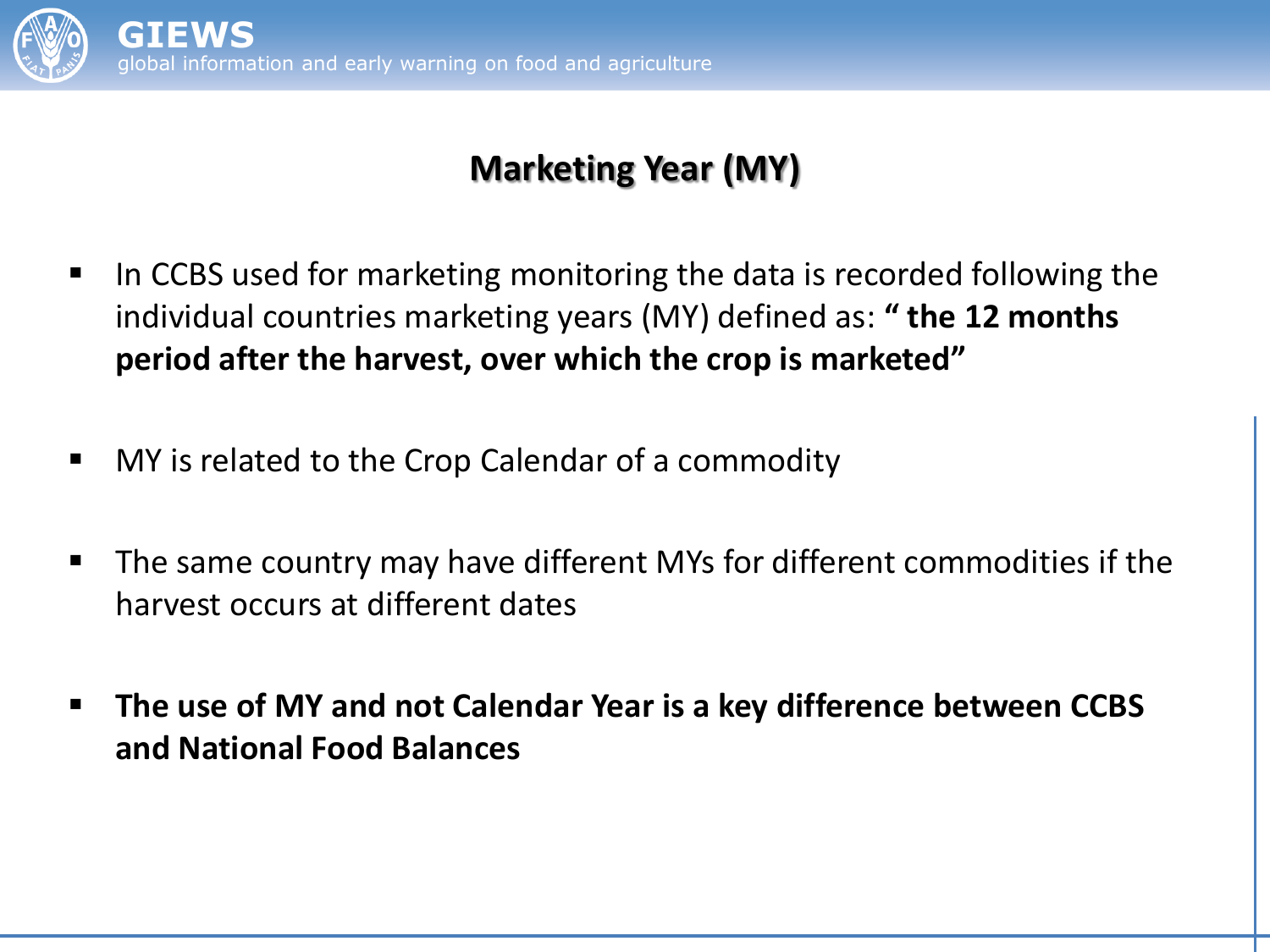

#### **Crop calendar**

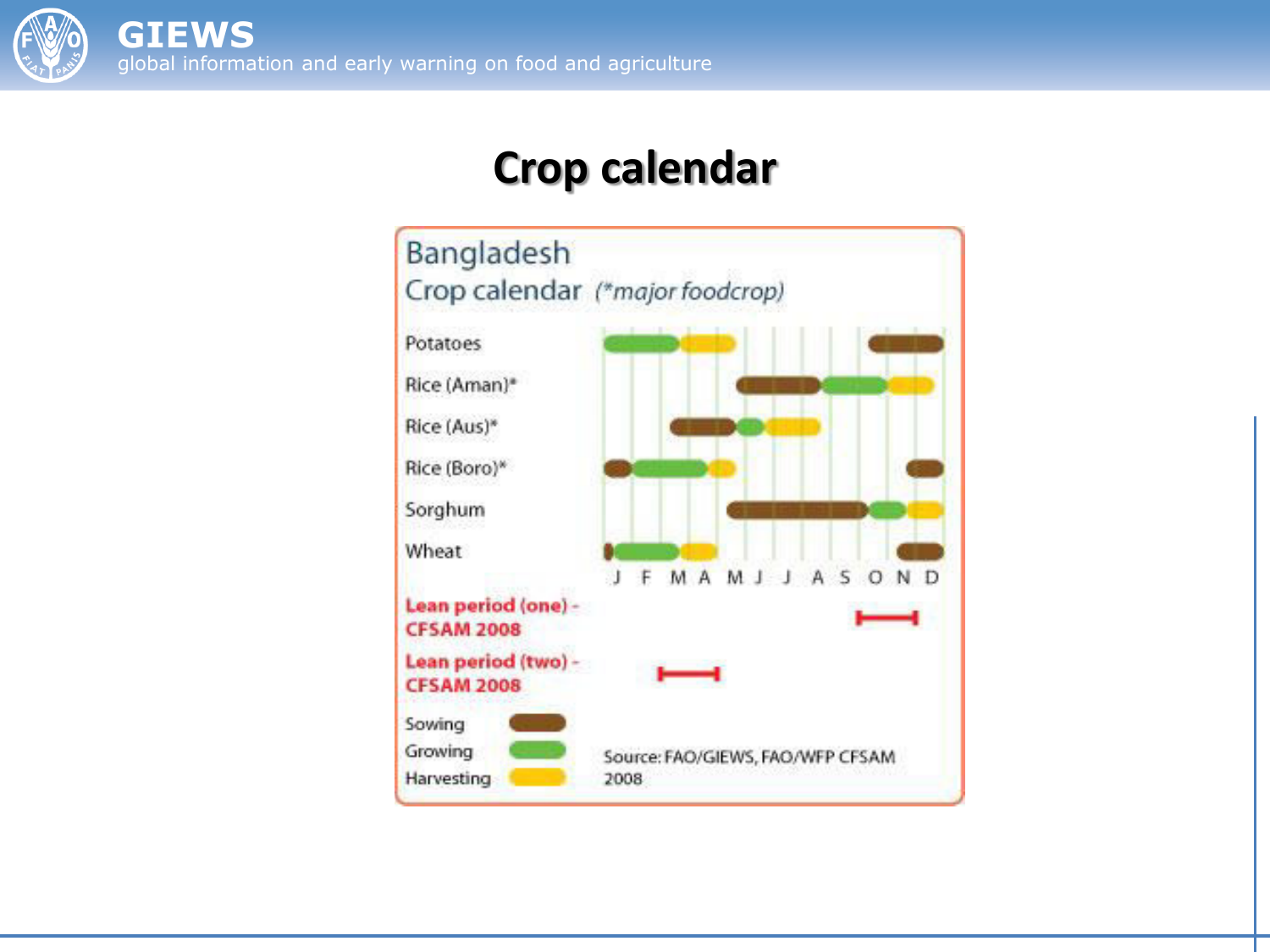

## **CCBS Dynamic for marketing monitoring**

- CCBS focus on the current or upcoming year **(forecast**)
- CCBS are dynamic: supply and utilization elements are continuously updated as new information is available (ex: population; production forecasts; imports)
- CCBS are useful to monitor the prospective food situation linking to the up-to-date changes in the different elements
- CCBS are mainly used by policy makers to assess deficits or surpluses and quantify import needs and export availabilities.
- CCBS also used for inventory (procurement, storage, ) and logistics planning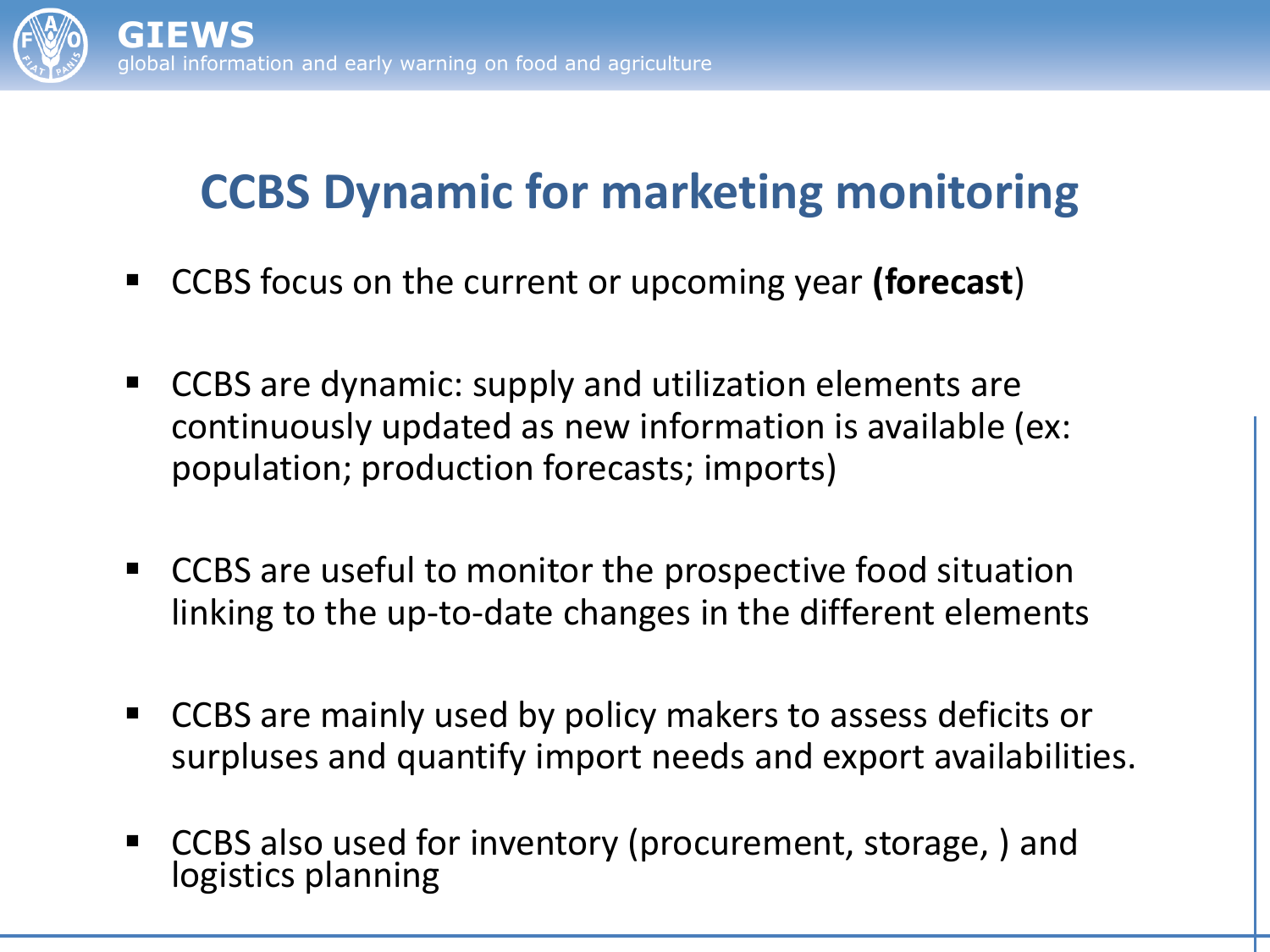

## **CCBS is Dynamic and remote sensing has become an important tool**

- For FAO/GIEWS ASIS has become indispensable. It provides near real time observations on weather and drought conditions, which permits a faster adjustment of forecasts
- ASIS is a seasonal indicator designed to easily identify areas of cropped land with a high likelihood of water stress (drought). The indices are based on remote sensing data of vegetation and land surface temperature combined with information on agricultural cropping cycles derived from historical data, and a global crop mask. The final maps highlight anomalous vegetation growth, and potential drought, in crop zones during the growing season
- Remote sensing can be used, when there are data limitations, to estimate production. However, it is not a substitute for field surverys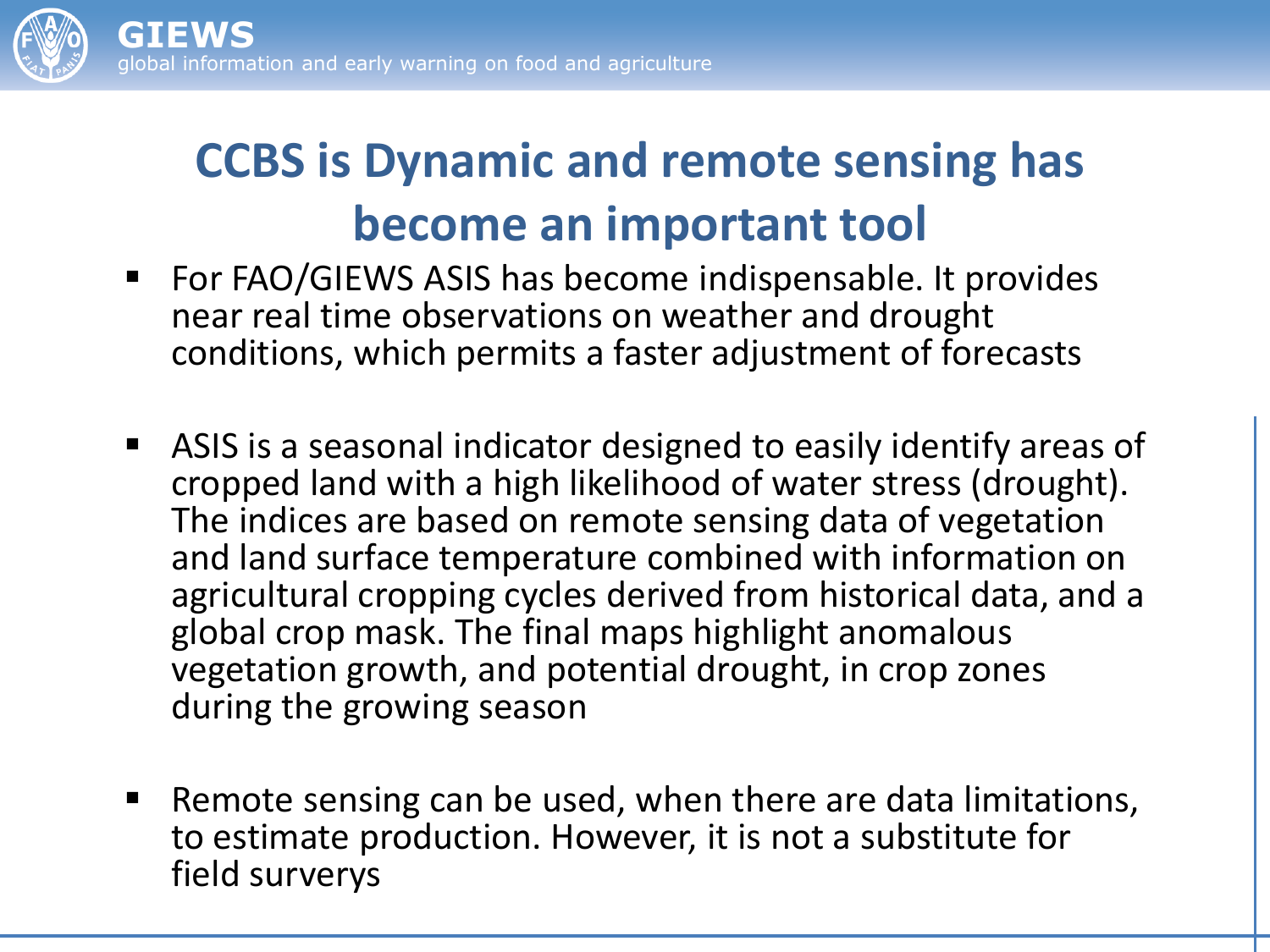

#### **Country Cereal Balance Sheet**

|                                     | Wheat          | Sorghum<br>and Millet | Rice<br>(Milled) | Maize          | Total<br>Cereals<br>2016 | Total<br>Cereals<br>2015 | Total<br>Cereals 5<br>Yr Avg |
|-------------------------------------|----------------|-----------------------|------------------|----------------|--------------------------|--------------------------|------------------------------|
|                                     | Tonnes (000s)  |                       |                  |                |                          |                          |                              |
| DOMESTIC AVAILABILITY               | 1,350          | 76                    | 35,230           | 2,650          | 39,306                   | 38,819                   | 37,768                       |
| Percent Change from 2015            |                | $\mathbf{1}$          | $\mathbf{1}$     | $\overline{2}$ | $\mathbf{1}$             |                          |                              |
| <b>Stock Draw Down</b>              |                |                       | 400              | 50             | 450                      | 220                      | 449                          |
| Production                          | 1,350          | 76                    | 34,830           | 2,600          | 38,856                   | 38,599                   | 37,768                       |
| Percent Change from 2015            |                | 0.0                   | 0.7              | 0.8            | 0.7                      |                          |                              |
| <b>TOTAL UTILIZATION</b>            | 4,950          | 76                    | 35,760           | 2,680          | 43,466                   | 42,973                   | 42,554                       |
| <b>Food Use</b>                     | 3,920          | 76                    | 29,452           | 700            | 34,148                   | 33,325                   | 32,443                       |
| <b>Feed Use</b>                     |                |                       | 658              | 1,700          | 2,358                    | 2,311                    | 2,057                        |
| Other uses (seed, losses,<br>other) | 950            |                       | 5,650            | 280            | 6,880                    | 7,137                    | 6,724                        |
| <b>Exports</b>                      | 30             |                       |                  |                | 30                       |                          |                              |
| <b>Stock Build Up</b>               | 50             |                       |                  |                | 50                       | 200                      | 1,330                        |
| <b>IMPORT REQUIREMENT (MY)</b>      | 3,600          |                       | 530              | 30             | 4,160                    | 4,154                    | 4,786                        |
| Percent Change from 2015            | $\overline{2}$ |                       | $-12$            |                | 0.1                      |                          |                              |
|                                     |                |                       |                  |                |                          |                          |                              |
| Per capita food use                 | 24             | 0.5                   | 181              | 4.3            | 210                      | 210                      | 206                          |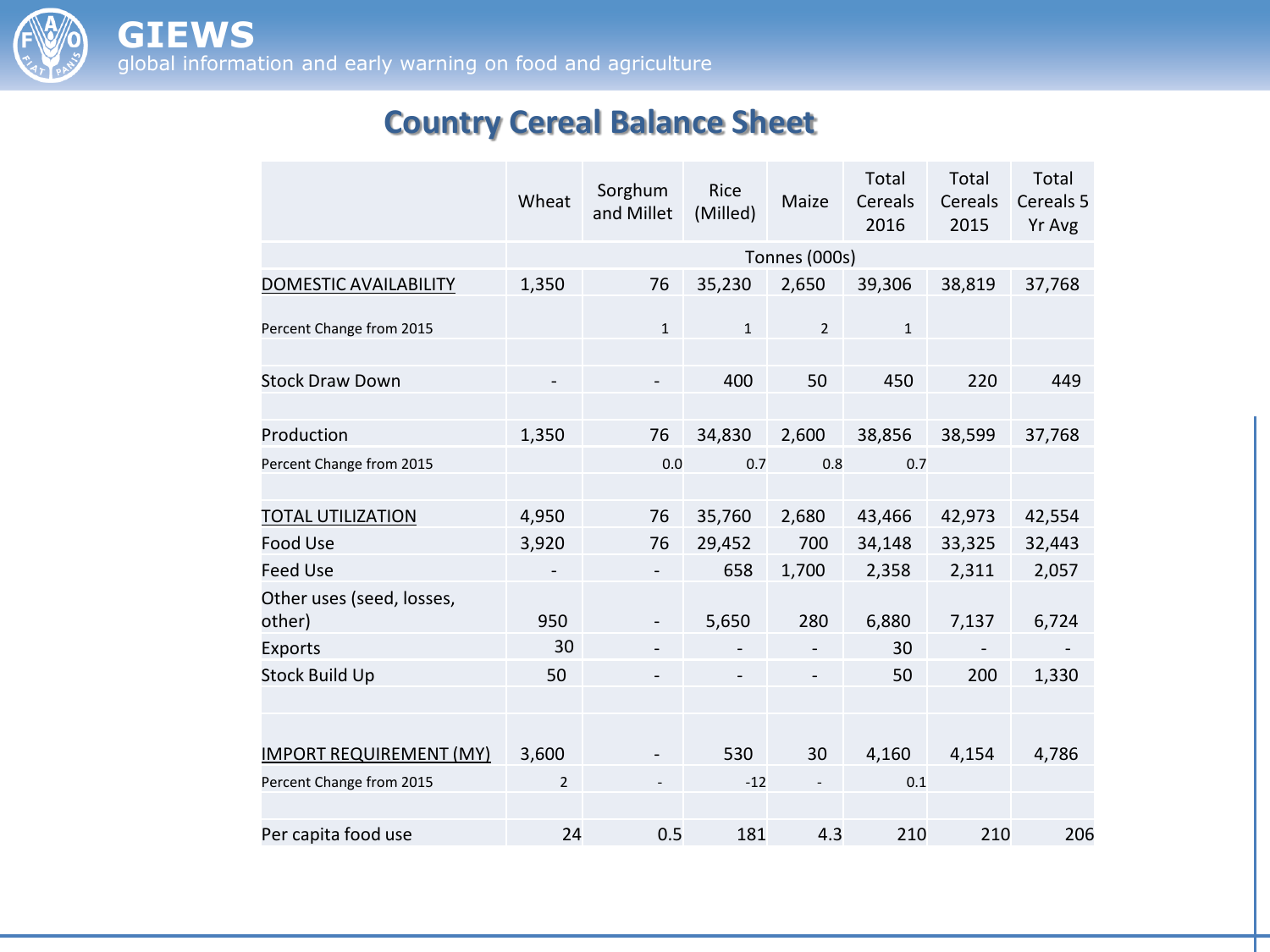

### **CCBS Historical Years**

- Historical CCBS data are used to show overall trends in supply and utilization of one commodity
- Historical CCBS data are used as a based for projections and forecast (consistency)
- CCBS, in general, are also used to derive indicators:
	- $\checkmark$  Self sufficiency ratio = production/(production + imports exports)
	- $\checkmark$  Import dependency ratio = imports/(production + imports exports) or =1 minus SSR when exports are zero; and Import bill calculations
	- $\checkmark$  Stock-to-utilization ratios (if reliable data available)
	- $\checkmark$  Per capita consumption trends
- Historical CCBS data are used for analyze changes over time of these indicators.